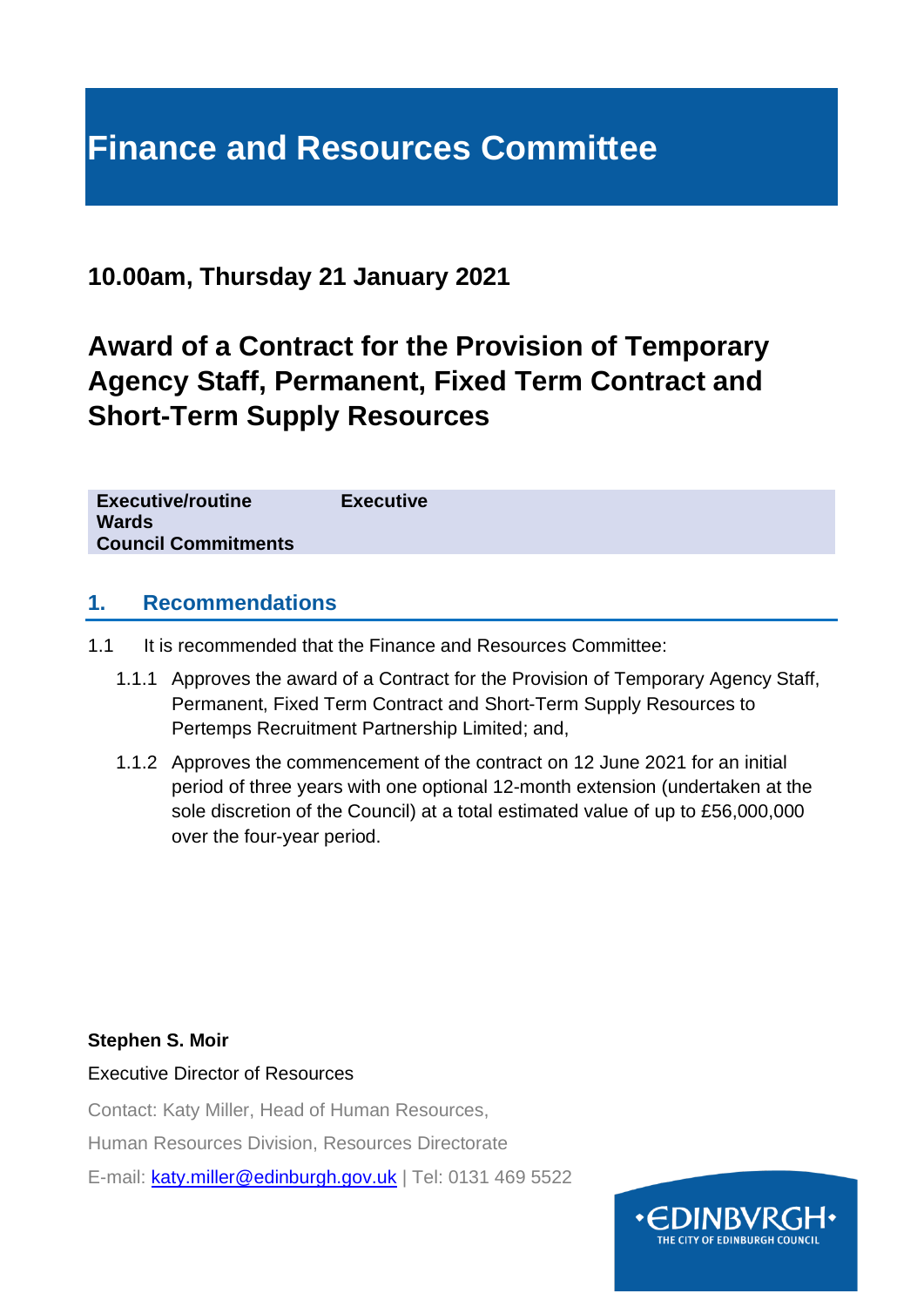# **Report**

# **Award of a Contract for the Provision of Temporary Agency Staff, Permanent, Fixed Term Contract and Short-Term Supply Resources**

#### **2. Executive Summary**

2.1 This report seeks the approval to award a Contract for the Provision of Temporary Agency Staff, Permanent, Fixed Term Contract and Short Term Supply Resources to Pertemps Recruitment Partnership Limited, to commence on 12 June 2021 for an initial period of three years with one optional 12 month extension (undertaken at the sole discretion of the Council) at a total estimated value of up to £56,000,000 over the four year period.

#### **3. Background**

- 3.1 The City of Edinburgh Council (the Council) has a recurring requirement to provide temporary agency workers across the Council to support services throughout the year and to provide an additional flexible resource for service areas. Agency workers are also recruited on an ad hoc shift basis or for a specified period of time, normally up to 12 weeks. In terms of Fixed Term and Permanent recruitment, on occasion the Council may seek an external partner to support recruitment to either an individual role or a specific campaign. This contract will provide the Council with external support for the next three or four years.
- 3.2 The current contract is with Pertemps Recruitment Partnership Limited and was awarded by a mini competition in 2017 through the Eastern Shires Purchasing Organisation (ESPO), a local government regional procurement collaborative, Managed Services for Temporary Agency Resources (MSTAR2) Framework for a period of three years plus one optional 12-month extension which expires on 11 June 2021.
- 3.3 The award of this contract to Pertemps affords the Council the opportunity to build on the previous four years, to build on consolidation of its supply chain to one master supplier, supported by an agreed Tier 2 supplier model. This will continue to be underpinned by appropriate oversight and governance, to ensure the ongoing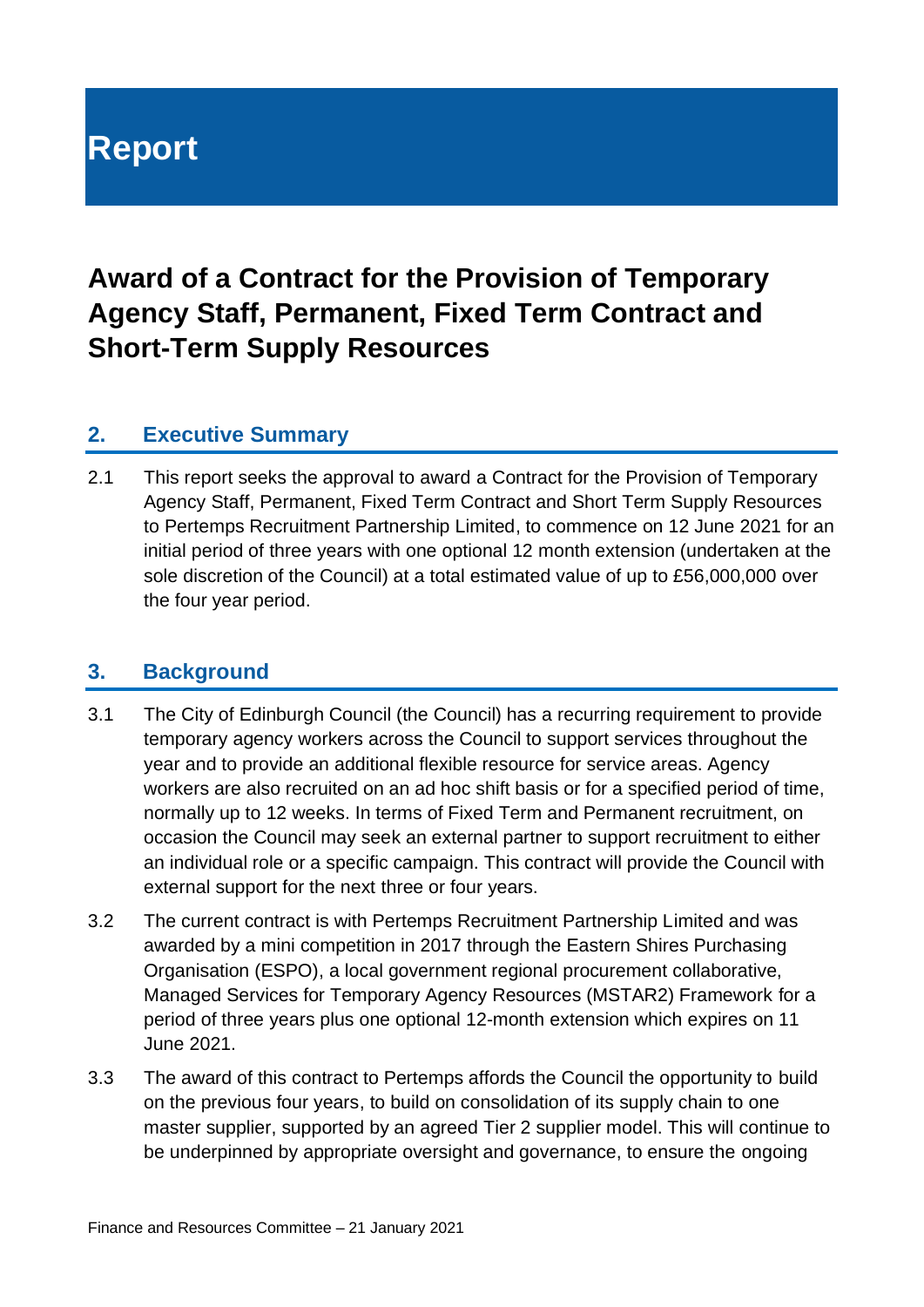development and maintenance of a streamlined and efficient approach to recruitment.

3.4 The Council will continue to recruit via existing channels such as myjobscotland and to establish other recruitment channels by developing internal capability (such as direct hire through LinkedIn and via the Council's social media channels).

#### **4. Main report**

- 4.1 Commercial and Procurement Services (CPS) undertook a mini competition utilising Lot 1b (Managed Service Provision: Master Vendor) from ESPO's Managed Services for Temporary Agency Resources (MSTAR3) Framework Agreement (Ref: 653F\_19).
- 4.2 On 12 October 2020, the Council issued an invitation on Public Contracts Scotland (PCS) to nine Managed Service Providers (MSPs) on Lot1b (Managed Service Provision: Master Vendor) of the Framework with a submission deadline of 11 November 2020.
- 4.3 A cost/quality ratio of 50%/50% was applied to encourage competitive fees whilst ensuring that the MSP could fulfil the Council's requirements. To further protect the quality element a minimum quality threshold of 60% was applied, with the Council having the discretion to disqualify MSPs who did not achieve this threshold.
	- 4.3.1 Cost 50%

The price for evaluation was based on fees against pay rate ranges for notional hours in several assignment categories (for Temporary Agency Staff) and notional posts for salary bands (for Permanent Resources, Fixed Term Contract Resources and Short Term Supply Resources) and considered both direct fill from the MSP's own pool and utilisation of Tier 2 Providers. MSP's were requested to complete the Pricing Schedule on the basis of Transfer Under Protected Employment (TUPE) applying.

4.3.2 Quality 50%

In order to demonstrate high standards of service quality, MSP's were requested to answer questions on their proposed service delivery model and attraction strategy. Further questions included fair working practices, community benefits and ensuring compliance with the Equality Act 2010 and Modern Slavery Act 2015.

4.4 A summary of the tender process is attached at Appendix1 and the recommendation for award of contract is based upon the completed evaluation scores for the tenders as detailed below: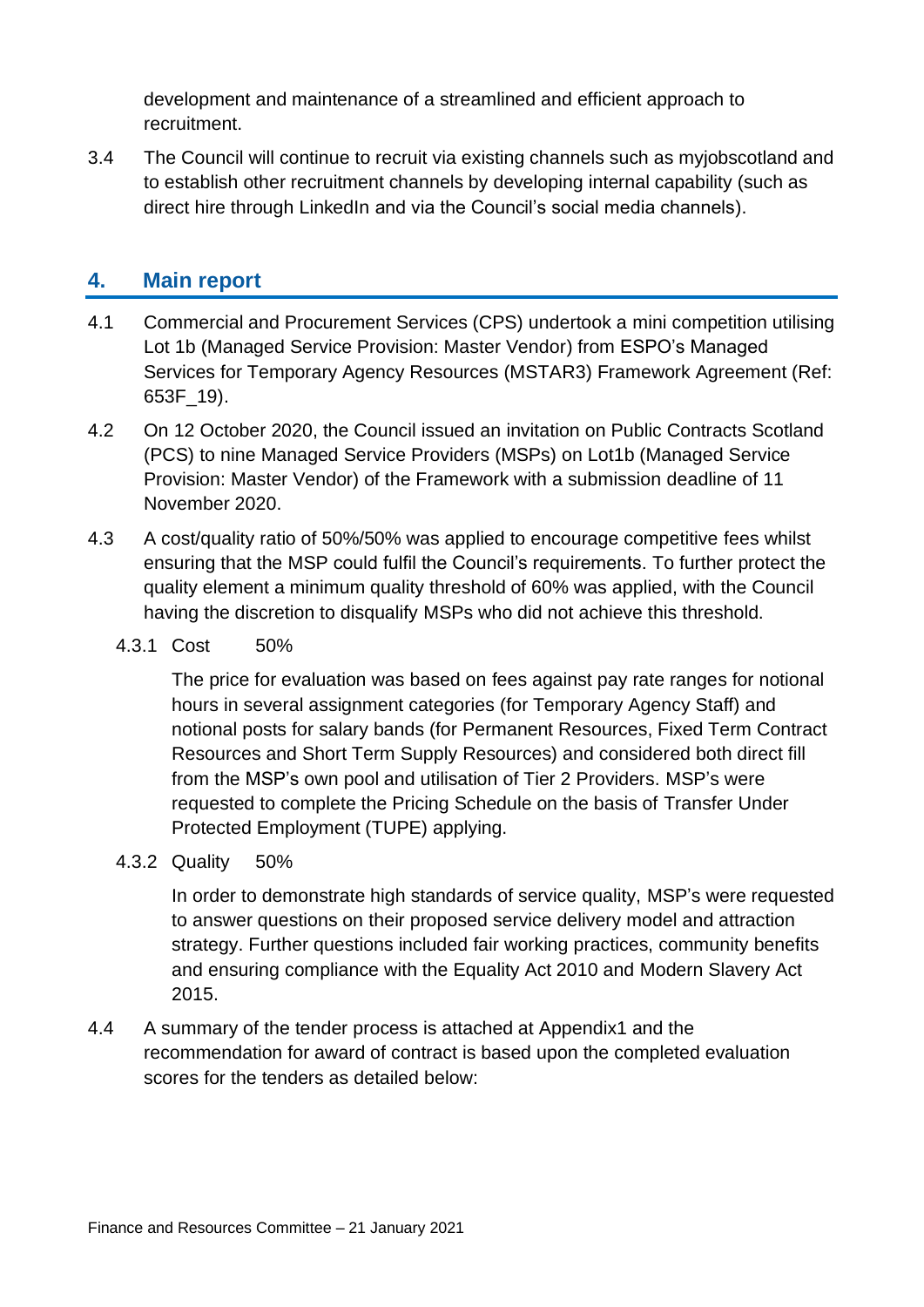| <b>Managed Service Provider</b>             | <b>Quality Score</b><br>(50%) | <b>Cost Score</b><br>(50%) | <b>Total Score</b><br>$(100\%)$ |
|---------------------------------------------|-------------------------------|----------------------------|---------------------------------|
| Pertemps Recruitment<br>Partnership Limited | 42.50                         | 50.00                      | 92.50                           |
| <b>Tenderer B</b>                           | 39.38                         | 41.58                      | 80.96                           |
| Tenderer C                                  | 39.06                         | 26.51                      | 65.57                           |

4.5 The contract will be managed by the Lead Consultant (Strategy), in the Human Resources (HR) Division in accordance with agreed Contract Management arrangements, who will track benefits and monitor Key Performance Indicators (KPI's).

### **5. Next Steps**

- 5.1 Subject to approval, the services will commence on 12 June 2021 for an initial period of three years with the option to extend for up to a further 12 months (undertaken at the sole discretion of the Council).
- 5.2 HR will continue to work with the Pertemps Account Manager to ensure ongoing delivery of the service, coupled with identifying further improvements and efficiencies where possible. This will include consideration of ongoing COVID-19 business continuity and Brexit management planning; there are no TUPE implications as Pertemps is the incumbent MSP.
- 5.3 HR will ensure that effective contract management is delivered throughout the lifecycle of the Contract, in accordance with the Council's contract management framework and with the support of the Contract and Grants Management Team (CAGM), as necessary.

#### **6. Financial impact**

- 6.1 The contract value is estimated at up to £56,000,000 over the contract period. Although the Council will continue to seek to reduce the volume of agency worker spend during the same period.
- 6.2 The majority of the annual spend links directly to the salaries of the agency, permanent, fixed term, and short-term supply resources. As these salaries are aligned to the Council's own grades for each job role/description and protected by the Agency Worker Regulations, there are no savings against this element of the spend.
- 6.3 Savings can only be achieved against the MSP/Tier 2 agency and booking fees. The Council anticipates savings up to approximately £749,417.31 based on notional hours and posts as advised by HR. This calculation is based on direct comparison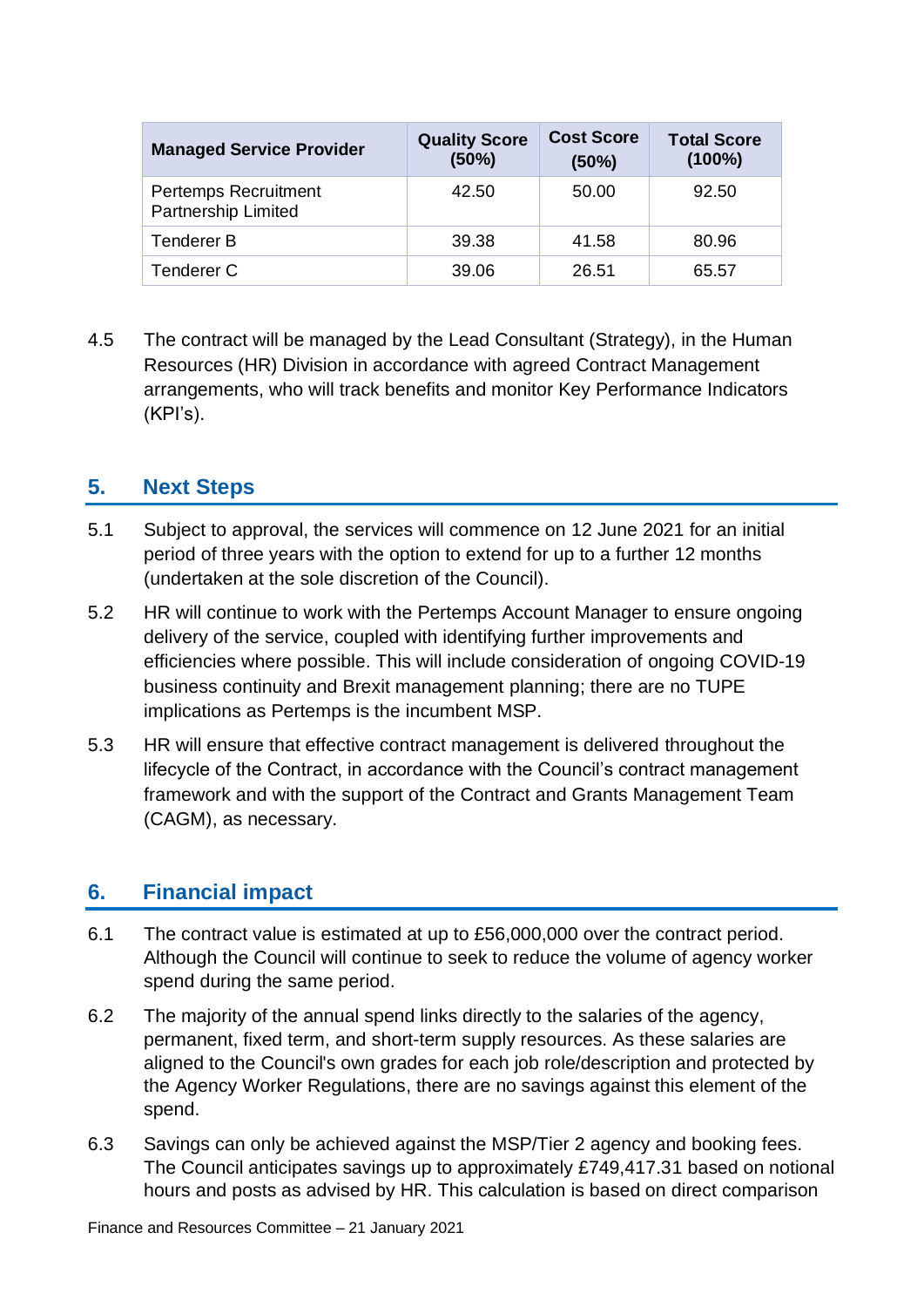between the incumbent fees quoted in 2016 and the fees quoted in this tender exercise (with consideration of inflation) and in line with ESPO's indication that when compared with MSTAR2, the MSTAR3 Framework could achieve a saving of 16.3%.

- 6.4 The prices quoted by the successful MSP in the Pricing Schedule will be fixed and applied through the life of the Contract (and any extensions); however, the Council reserves the right to negotiate with the Contractor on the anniversary of the Contract subject to benchmarking and current market conditions.
- 6.5 Agency and booking fees will be based upon Council Grades 1-12 for the duration of the contract period and extension. Should the pay range increase the fee rates submitted will remain fixed as they are linked to the Council Grades.
- 6.6 The costs associated with procuring this contract are estimated to be from £20,000 to £35,000.

### **7. Stakeholder/Community Impact**

- 7.1 HR surveyed the Council's top 11 users of the current contract and requested information regarding what has worked well and what improvements would be recommended in the future contract. In total five replies were received from Divisions in the Place and Resources Directorates (i.e. those service areas with the highest spend against the contract).
	- 7.1.1 What has worked well: There is good contact and communication with the current MSP and Council Supervisors, with named contacts provided for Council managers dealing with larger contracts. Candidates placed at short notice during the COVID-19 peak made a huge difference to the service whilst the calibre of candidates has been excellent.
	- 7.1.2 Future improvements: Beneficial to see a larger pool of available candidates to meet demands of departments and more Curriculum Vitae (CV)'s required on larger volume placements. Tier 2 arrangements for high volume and hard to fill placements could be improved.
- 7.2 HR will work with the recommended MSP to address the points for improvement.
- 7.3 The Council's Sustainable Procurement Strategy was considered and applied through the request of community benefits. Pertemps will deliver the following benefits which will be agreed at contract commencement and monitored throughout the life of the contract by the contract manager.
	- 7.2.1 Utilisation of the Council's apprenticeship scheme to provide either a school leaver or college leaver an apprenticeship with a Scottish based charity to deliver services in the local Edinburgh community;
	- 7.2.2 Commitment to a minimum of 50 hours volunteering time per annum to support local charities within the community; and,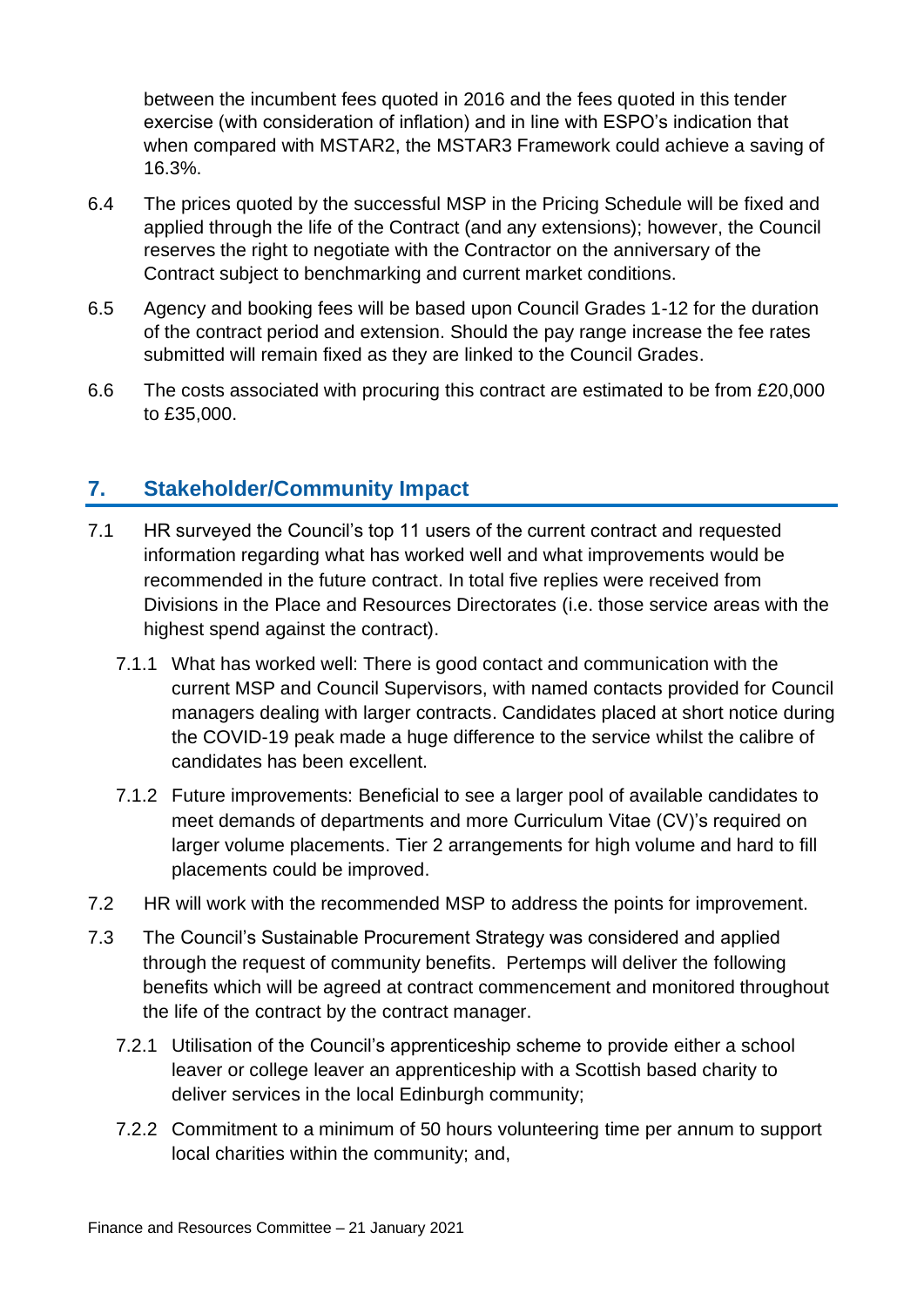- 7.2.3 Commitment to provide three candidates per quarter from the Joined Up for Jobs into an assignment with the Council to support the long term unemployed secure employment.
- 7.3 Pertemps will pay its own workers (including any agency or sub-contractor workers) the real Living Wage and intends to become an accredited living wage employer over the life of the contract in relation to Pertemps staff. For agency colleagues on assignment with the Council, they will receive the Scottish Local Authority Living Wage as a minimum.
- 7.4 Pertemps will support the Council in adopting Fair Work Practices and Modern Slavery commitments in accordance with the Modern Slavery Act 2015.
- 7.5 There are no impacts on carbon, adaption to climate change and sustainable development arising directly from this report.

#### **8. Background reading/external references**

8.1 Not applicable.

#### **9. Appendices**

9.1 Appendix 1 – Summary of Tendering and Tender Evaluation Process.